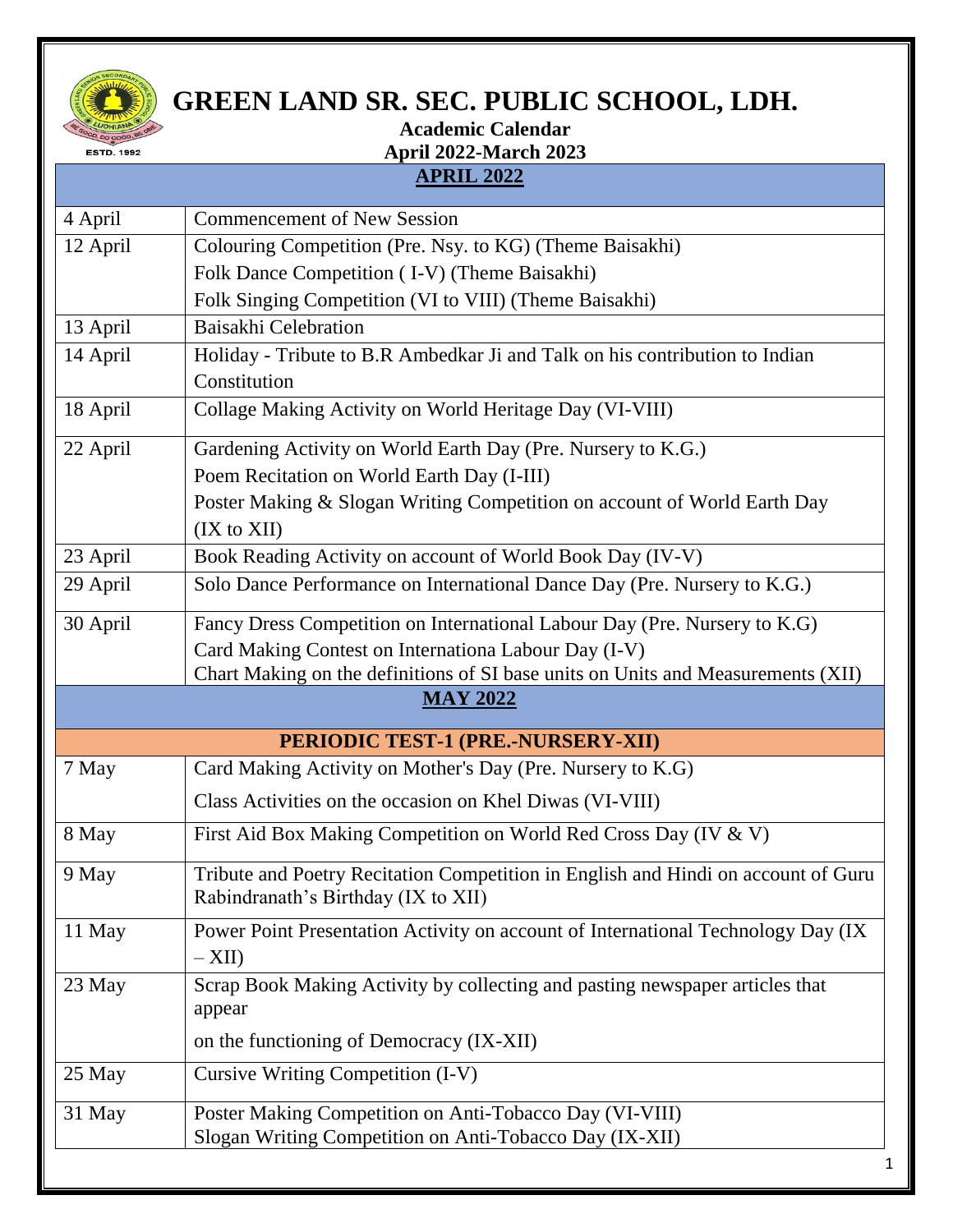| <b>SUMMER VACATION-2022</b> |                                                |                                                                                                                                                        |  |  |  |  |
|-----------------------------|------------------------------------------------|--------------------------------------------------------------------------------------------------------------------------------------------------------|--|--|--|--|
| <b>JUNE 2022</b>            |                                                |                                                                                                                                                        |  |  |  |  |
| $20$ June $-25$<br>June     | World Yoga Day Celebrations (Pre. Nursery-XII) |                                                                                                                                                        |  |  |  |  |
|                             | <b>JULY 2022</b>                               |                                                                                                                                                        |  |  |  |  |
|                             | PERIODIC TEST-2 (PRE.-NURSERY-XII)             |                                                                                                                                                        |  |  |  |  |
| 13 July                     |                                                | Presenting importance on Guru Purnima (V-XII)                                                                                                          |  |  |  |  |
| 15 July                     |                                                | Tree Plantation on the occasion of Van Mahotsava<br>Celebrations at home<br>(Pre. Nursery -V)<br>Video Making Activity showcasing Talent on account of |  |  |  |  |
| 26 July                     |                                                | World Youth Skills Day (IX-XII)<br>The teachers presented a Power Point presentation. on the<br>Kargil war.on Kargil Vijay Diwas (Pre. Nursery to XII) |  |  |  |  |
|                             |                                                | <b>AUGUST 2022</b>                                                                                                                                     |  |  |  |  |
| 6 and 8 August              |                                                | Declamation Competition on Hiroshima and Nagasaki day<br>$(VII - XII)$                                                                                 |  |  |  |  |
| 9 August                    |                                                | Presentation on 'Quit India Day' (VI-VIII)                                                                                                             |  |  |  |  |
| 14 August                   |                                                | Independence Day Celebrations (Pre. Nursery - XII)                                                                                                     |  |  |  |  |
| 15 August                   |                                                | Holiday on Independence Day                                                                                                                            |  |  |  |  |
| 17 August                   |                                                | Fancy Dress Competition on Janamashtmi (Pre. Nursery to V)<br>Tableau making activity on the occasion of Janamashtmi (VI-<br>VIII)                     |  |  |  |  |
| 27 August                   |                                                | Sports Activities on the occasion of National Sports Day (IX-<br>XII                                                                                   |  |  |  |  |
| 31 August                   |                                                | <b>Ganesh Chaturthi Celebrations</b>                                                                                                                   |  |  |  |  |
| <b>SEPTEMBER 2022</b>       |                                                |                                                                                                                                                        |  |  |  |  |
| 4 September                 | V)                                             | Card Making Competition On Teacher's Day (Pre. Nursery -<br>Solo-Singing Competition on Teacher's Day (VI-XII)                                         |  |  |  |  |
| 7 September                 |                                                | Shabad Gayan on the occasion of Parkash Utsav Shri Guru<br>Granth Sahib Ji                                                                             |  |  |  |  |
| 14 September                |                                                | Doha Gayan Pratiyogita on Hindi Diwas (I-VIII)                                                                                                         |  |  |  |  |
|                             |                                                |                                                                                                                                                        |  |  |  |  |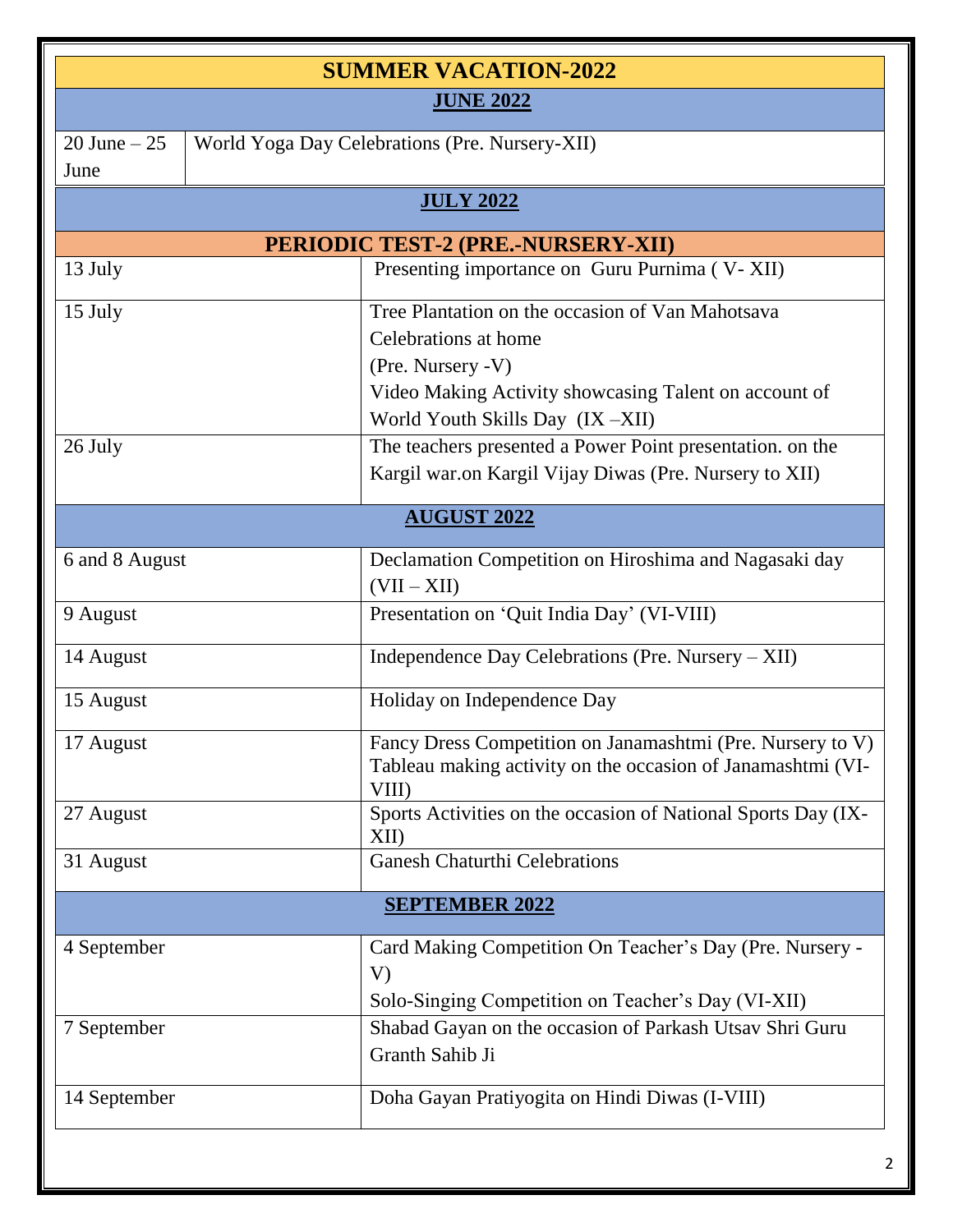| 16 September                              | Poster Making Competition on account of 'World Ozone                      |  |  |  |  |
|-------------------------------------------|---------------------------------------------------------------------------|--|--|--|--|
|                                           | Day' (VI-VIII)<br>Speech Competition on account of 'World Ozone Day' (IX- |  |  |  |  |
|                                           | XII)                                                                      |  |  |  |  |
| 30 September                              | Dandiya Decoration Competition on Sharad Navratri (VI-                    |  |  |  |  |
|                                           | VIII)                                                                     |  |  |  |  |
|                                           | Dandiya Dance Competition on Sharad Navratri (IX-XII)                     |  |  |  |  |
| <b>COMMENCEMENT OF TERM-I EXAMINATION</b> |                                                                           |  |  |  |  |
| <b>OCTOBER 2022</b>                       |                                                                           |  |  |  |  |
| 1 October                                 | Cleanliness Activity on occasion of Gandhi Jayanti (Pre.                  |  |  |  |  |
|                                           | Nursery -V)                                                               |  |  |  |  |
|                                           | Poem Recitation competition on Gandhi Jayanti (VI-VIII)                   |  |  |  |  |
| 3 October                                 | Plant a Seed Activity on 'World Habitat Day' (Pre. Nursery -              |  |  |  |  |
|                                           | V)                                                                        |  |  |  |  |
|                                           | Debate/Quizzes to raise awareness on 'World Habitat                       |  |  |  |  |
|                                           | $Day'(VI-X)$                                                              |  |  |  |  |
| 4 October                                 | Effigies Making Activity on the occasion of Dusshera (Pre.                |  |  |  |  |
|                                           | $Nursery - V)$                                                            |  |  |  |  |
|                                           | Quiz contest on account on the occasion of Dusshera (I &                  |  |  |  |  |
|                                           | XII)                                                                      |  |  |  |  |
| 5 October                                 | Holiday on Dusshera                                                       |  |  |  |  |
| 8 October                                 | Valmiki Jayanti Celebrations                                              |  |  |  |  |
| 10 October                                | National Postal Day Celebrations (Pre. Nursery -V)                        |  |  |  |  |
| 15 October                                | World Hand Wash Day Celebrations (Pre. Nursery -V)                        |  |  |  |  |
| 21 October                                | Diya & Candle Decoration Competition (VI-VIII) on account                 |  |  |  |  |
|                                           | of Diwali                                                                 |  |  |  |  |
|                                           | Rangoli Making Competition (IX-XII)                                       |  |  |  |  |
| 24 October                                | Holiday on account of 'Diwali'                                            |  |  |  |  |
| 31 October                                | Halloween Party (Pre. Nursery to K.G)                                     |  |  |  |  |
|                                           | Poem Writing Competition on account of Birth Anniversary                  |  |  |  |  |
|                                           | of Sardar Vallabh Bhai Patel (IX-XII)                                     |  |  |  |  |
|                                           | <b>NOVEMBER 2022</b>                                                      |  |  |  |  |
| 7 November                                | Prabhat Pheri ((Pre. Nursery to K.G) and Shabad Gayan (IX                 |  |  |  |  |
|                                           | to XII) on Guru Nanak Dev Jayanti                                         |  |  |  |  |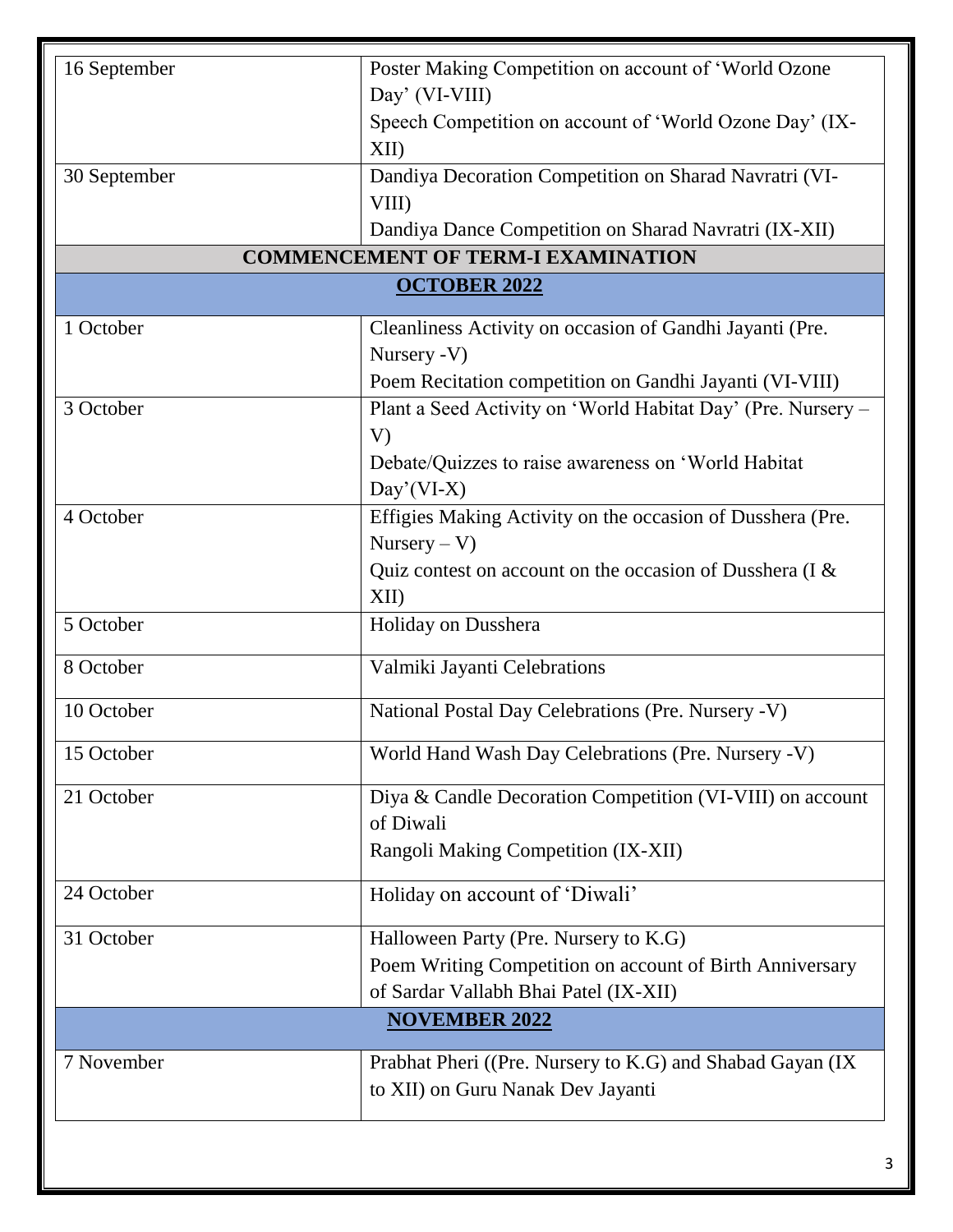| <b>ASL IX to XII</b> |                                                            |  |  |  |
|----------------------|------------------------------------------------------------|--|--|--|
| 14 November          | "Fun Games" Activity on account of Children's Day          |  |  |  |
|                      | Celebrations                                               |  |  |  |
|                      | (Pre. Nursery $-V$ )                                       |  |  |  |
| 16 November          | Martyrdom Day of Sardar Kartar Singh Sarabha (PPT on Life  |  |  |  |
|                      | History of Sardar Kartar Singh Sarabha)                    |  |  |  |
| 19 November          | Ad. Mad Show on account of World Television Day (Pre.      |  |  |  |
|                      | Nursery $& V$                                              |  |  |  |
| 24 November          | Martyrdom Day of Guru Tegh Bahadur Ji                      |  |  |  |
| 26 November          | Celebrate Your Rights (Poetry/Singing Competition) on      |  |  |  |
|                      | <b>Constitution of India</b>                               |  |  |  |
|                      | $(VI-VIII)$                                                |  |  |  |
|                      | Speech on "WE THE PEOPLE" on Constitution of India         |  |  |  |
|                      | $(IX- XII)$                                                |  |  |  |
|                      | `DECEMBER-2023                                             |  |  |  |
| 2 December           | Poster Making (VI-VIII) & Video Making on National         |  |  |  |
|                      | <b>Pollution Control Day</b>                               |  |  |  |
|                      | $(IX-XII)$                                                 |  |  |  |
| 7 December           | Flag Making Activity on account of Armed Forces Flag Day   |  |  |  |
|                      | (IV & V)                                                   |  |  |  |
| 16 December          | Victory Logo Making Competition on account of Vijay Diwas  |  |  |  |
|                      | $(IV-VIII)$                                                |  |  |  |
| 22 December          | Quiz on account of National Mathematics Day (VI-XII)       |  |  |  |
| 24 December          | Fancy Dress Competition on the occasion of Christmas (Pre. |  |  |  |
|                      | Nursery -III)                                              |  |  |  |
|                      | Tableau Making Activity on the occasion of Christmas (VI-  |  |  |  |
|                      | XII)                                                       |  |  |  |
|                      |                                                            |  |  |  |
|                      | PERIODIC TEST-3 (PRE.-NURSERY-XII)                         |  |  |  |
|                      | <b>WINTER BREAK-2022</b>                                   |  |  |  |
| <b>JANUARY-2023</b>  |                                                            |  |  |  |
| 4 January            | Solo Dance Activity on New Year Celebrations (Pre. Nursery |  |  |  |
|                      | to $K.G.$ )                                                |  |  |  |
|                      |                                                            |  |  |  |
|                      | 4                                                          |  |  |  |